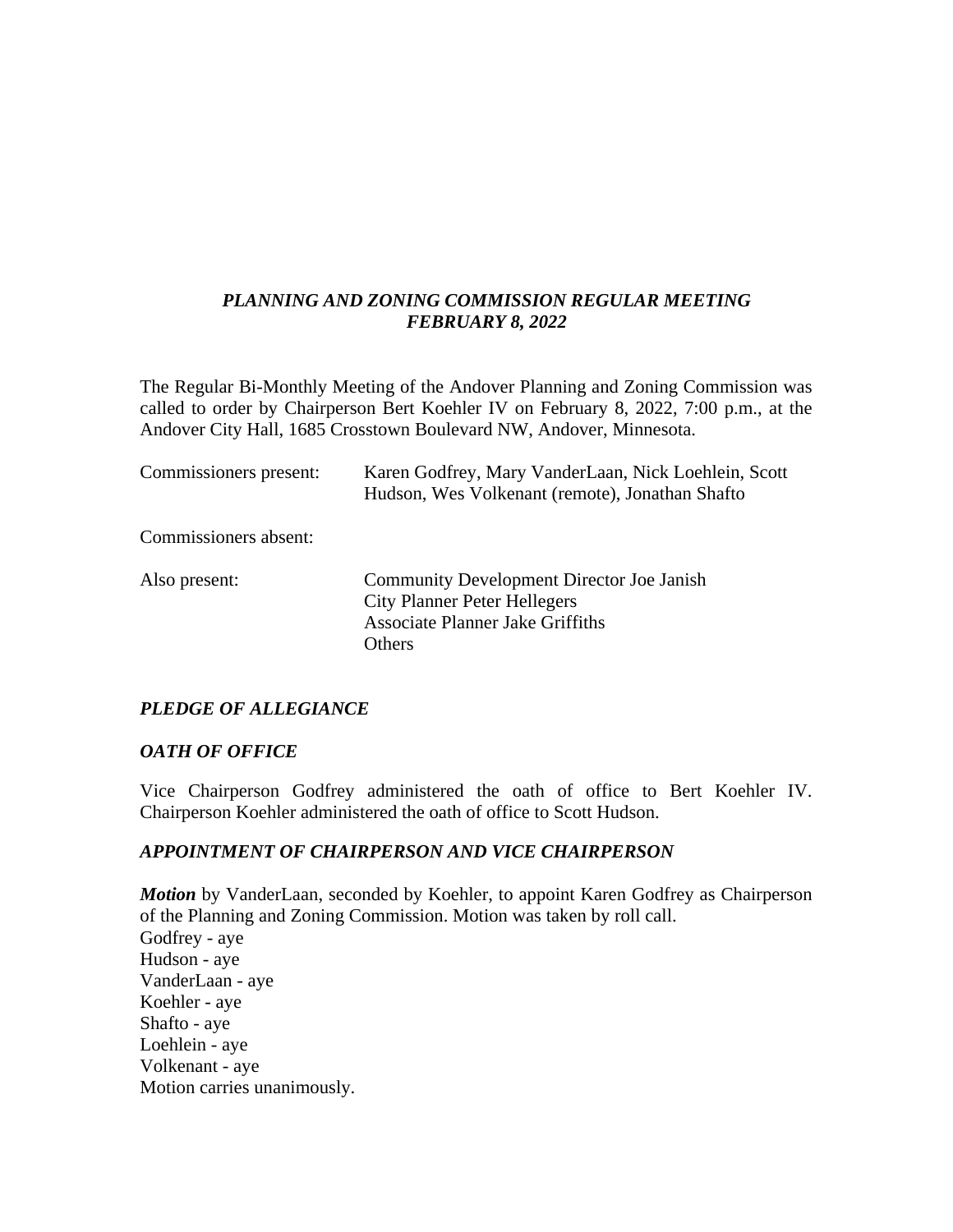*Motion* by Koehler, seconded by Godfrey, to appoint Nick Loehlein as Vice Chairperson of the Planning and Zoning Commission. Motion was taken by roll call. Godfrey - aye Hudson - aye VanderLaan - aye Koehler - aye Shafto - aye Loehlein - aye Volkenant - aye Motion carries unanimously.

### *APPROVAL OF MINUTES*

*December 28, 2021, Regular Meeting*

Associate Planner Griffiths requested a change to Page 2, Line 22: delete "stated".

*Motion:* Chairperson Koehler assumed a motion to approve the December 28, 2021, Regular Meeting minutes as amended. Motion carries by unanimous consent.

*January 25, 2022, Workshop Meeting*

*Motion:* Chairperson Koehler assumed a motion to approve the January 25, 2022, Workshop Meeting minutes as presented. Motion carries by unanimous consent.

## *PUBLIC HEARING: — CONSIDER LOT SPLIT REQUEST DIVIDING EXISTING PROPERTY INTO NORTHERLY AND SOUTHERLY PORTIONS - PIN 17-32-24- 13-0007; 3415 163rd LANE NW — (APPLICANTS — RACHEL HUMNICK/JAIME HUMNICK)*

The Planning Commission is requested to hold a public hearing and make a recommendation to the City Council regarding a lot split at  $3415 - 163<sup>rd</sup>$  Lane NW. City Planner Hellegers identified the location of the parcel on a map and stated parcel B is the one to be developed. He stated the parcels are zoned R-1 and not on City water/sewer.

*Motion:* Chairperson Koehler assumed a motion to open the Public Hearing at 7:12 p.m. Motion was taken by roll call. Godfrey - aye Hudson - aye VanderLaan - aye Koehler - aye Shafto - aye Loehlein - aye Volkenant - aye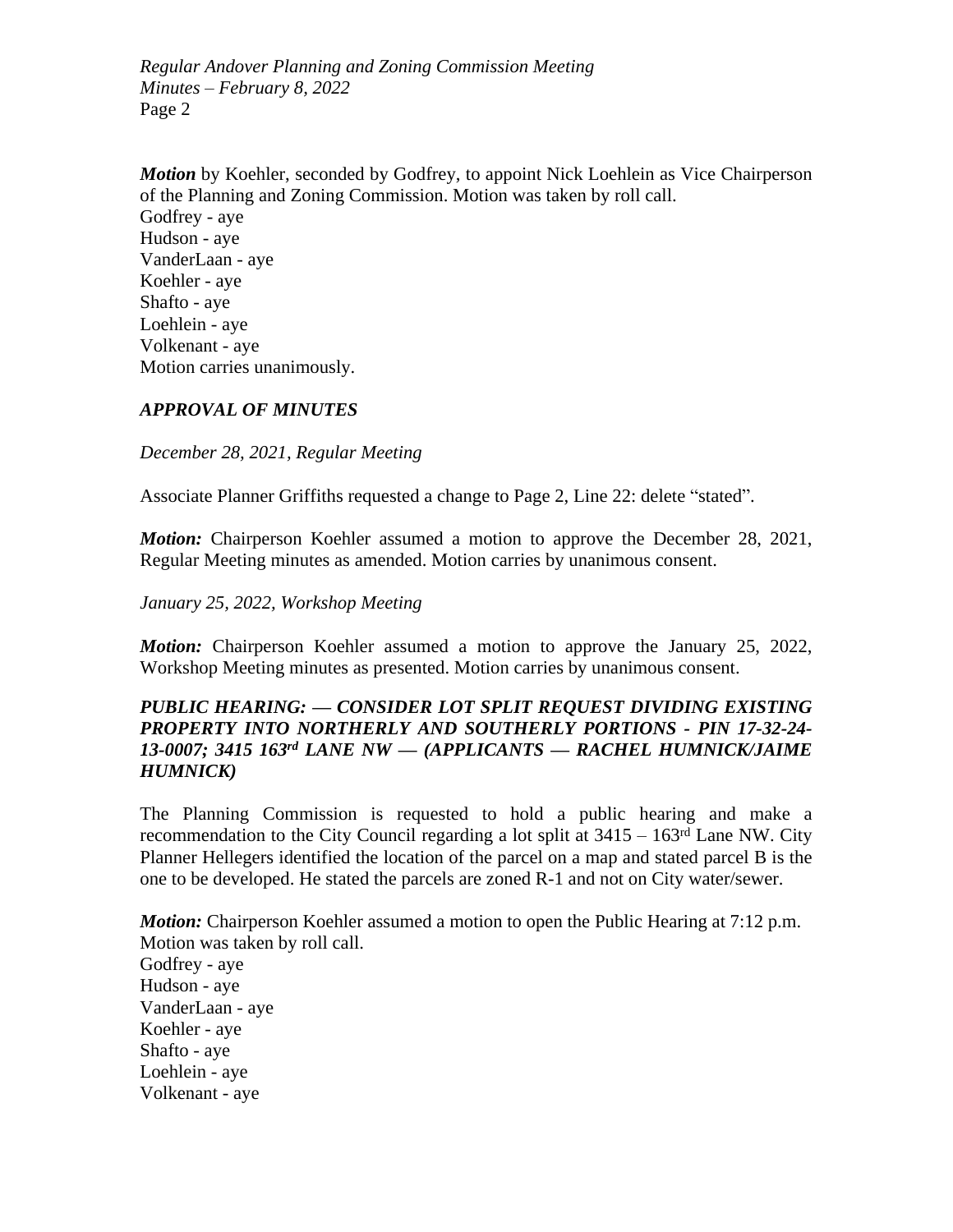Motion carries unanimously.

Commissioner Volkenant asked if the property owner was concerned about people taking shortcuts from the park through their property.

Jaime Humnick,  $3415 - 163^{rd}$  Lane NW, came forward and stated it is always a concern. He stated on occasion people have wandered, but it is not an issue.

*Motion:* Chairperson Koehler assumed a motion to close the Public Hearing at 7:15 p.m. Motion was taken by roll call.

Godfrey - aye Hudson - aye VanderLaan - aye Koehler - aye Shafto - aye Loehlein - aye Volkenant - aye Motion carries unanimously.

*Motion* by Hudson, seconded by VanderLaan, to recommend approval of a lot split to subdivide two parcels in the R-1 single family rural district for the property located at 3415 163rd Lane NW. Motion was taken by roll call.

Godfrey - aye Hudson - aye VanderLaan - aye Koehler - aye Shafto - aye Loehlein - aye Volkenant - aye Motion carries unanimously.

Mr. Hellegers stated the item will go before Council on March 1, 2022.

# *PUBLIC HEARING: CONSIDER PRELIMINARY PLAT REQUEST FOR SOUTHERLY PORTION OF SUBJECT PROPERTY - PIN 17-32-24-13-0007; 3415 163rd LANE NW — (APPLICANTS — RACHEL HUMNICK/JAIME HUMNICK)*

The Planning Commission is requested to hold a public hearing make a recommendation to the City Council regarding a preliminary plat for the property located at 3415 163rd Lane NW. City Planner Hellegers presented the preliminary plat for the parcel and stated the applicant intends to have his children build homes on the two properties.

Commissioner Godfrey asked who is responsible for removing the temporary cul-de-sac and building the new one, and who is responsible for maintenance. Mr. Hellegers stated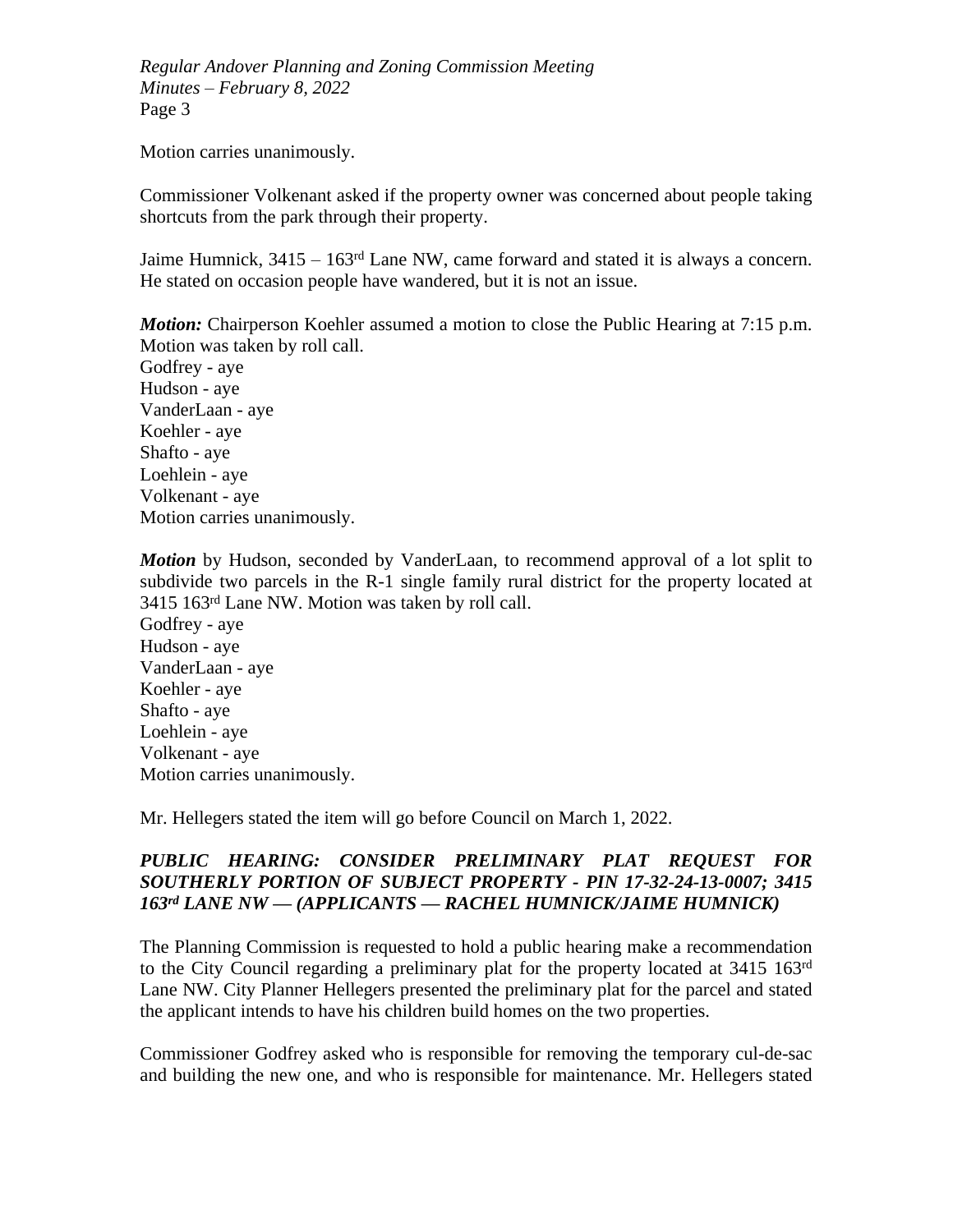the developer is responsible for construction of cul-de-sac and the City will take ownership and maintain it.

Commissioner Volkenant asked if the cul-de-sac would give access to any other developments in the future. Mr. Hellegers stated the cul-de-sac does not provide access to the property to the south.

Chairperson Koehler asked if the property owner to the east was notified of the public hearing. Mr. Hellegers stated they were notified.

Commissioner Loehlein asked if the cul-de-sac is standard. Mr. Hellegers stated temporary cul-de-sacs are narrower and permanent cul-de-sacs are 90 feet.

*Motion:* Chairperson Koehler assumed a motion to open the Public Hearing at 7:25 p.m. Motion was taken by roll call.

Godfrey - aye Hudson - aye VanderLaan - aye Koehler - aye Shafto - aye Loehlein - aye Volkenant - aye Motion carries unanimously.

No one appeared before the Commission

*Motion:* Chairperson Koehler assumed a motion to close the Public Hearing at 7:26 p.m. Motion was taken by roll call.

Godfrey - aye Hudson - aye VanderLaan - aye Koehler - aye Shafto - aye Loehlein - aye Volkenant - aye Motion carries unanimously.

Commissioner Shafto asked if the development is going to change anything for Pine Hills North Park. Mr. Hellegers stated the park will not be affected. Commissioner Shafto asked if there were concerns that there is no boundary between the park and the new lots. Commissioner VanderLaan stated the issue already exists.

Chairperson Koehler asked if there is anything preventing the property owners from putting up a fence. Mr. Hellegers stated they can build a fence if they are outside the easement and it doesn't impact drainage.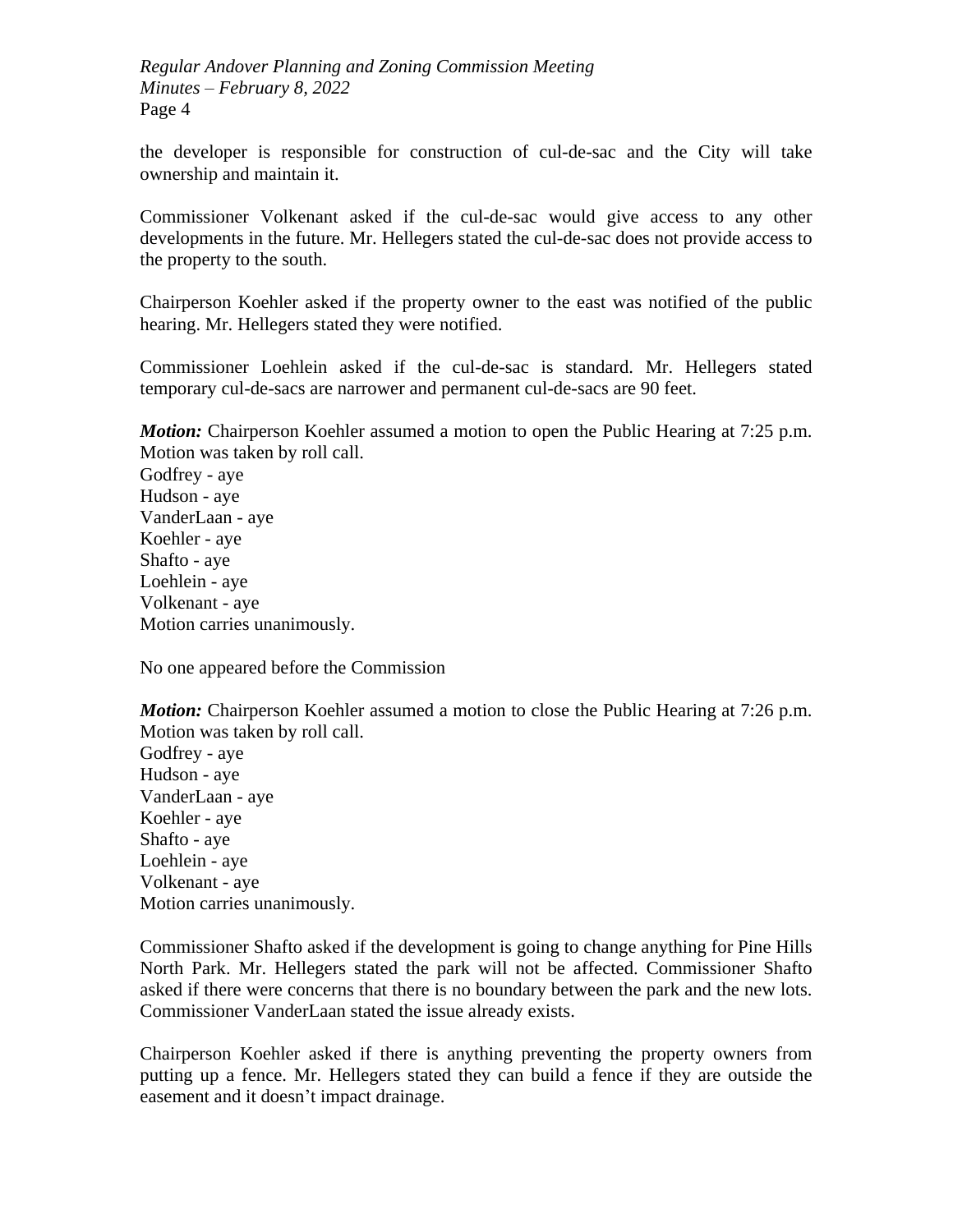Commissioner Volkenant asked the distance from the back of the house to the park. Community Development Director Janish estimated the distance is 120 feet. Mr. Hellegers stated the property owner can construct a fence or add landscaping.

*Motion* by Hudson, seconded by Shafto, to recommend approval of the preliminary plat for Humnicks Grove.

Commissioner Loehlein asked why they are splitting the lot and only platting part of it. Mr. Hellegers stated it is the way Code is written.

Motion was taken by roll call. Godfrey - aye Hudson - aye VanderLaan - aye Koehler - aye Shafto - aye Loehlein - aye Volkenant - aye Motion carries unanimously.

Chairperson Koehler stated the item will go before Council on March 1, 2022.

## *PUBLIC HEARING: — CONSIDER REZONING REQUEST — AMEND ZONING BOUNDARIES BETWEEN NEIGHBORHOOD BUSINESS (NB) AND MULTIPLE DWELLING (M- 2) ZONING DISTRICTS WITHIN PARCEL — PIN 30-32-24-43- 0018; UNADDRESSED PARCEL — BLAINE WATERS, QUEST DEVELOPMENT (APPLICANT — LGA ANDOVER LLC)*

The Planning Commission is requested to hold a public hearing and make a recommendation to the City Council regarding a rezoning request to change the boundary between Neighborhood Business (NB) and Multiple Dwelling (M-2) for PIN 30-32-24- 43-0018. Community Development Director Janish stated the development will have a road going through the property which will separate residential from business.

Commissioner Loehlein asked, if when the original zoning was done, the City did not anticipate Inca Street. Mr. Janish stated that is a fair statement.

*Motion:* Chairperson Koehler assumed a motion to open the Public Hearing at 7:40 p.m. Motion was taken by roll call.

Godfrey - aye Hudson - aye VanderLaan - aye Koehler - aye Shafto - aye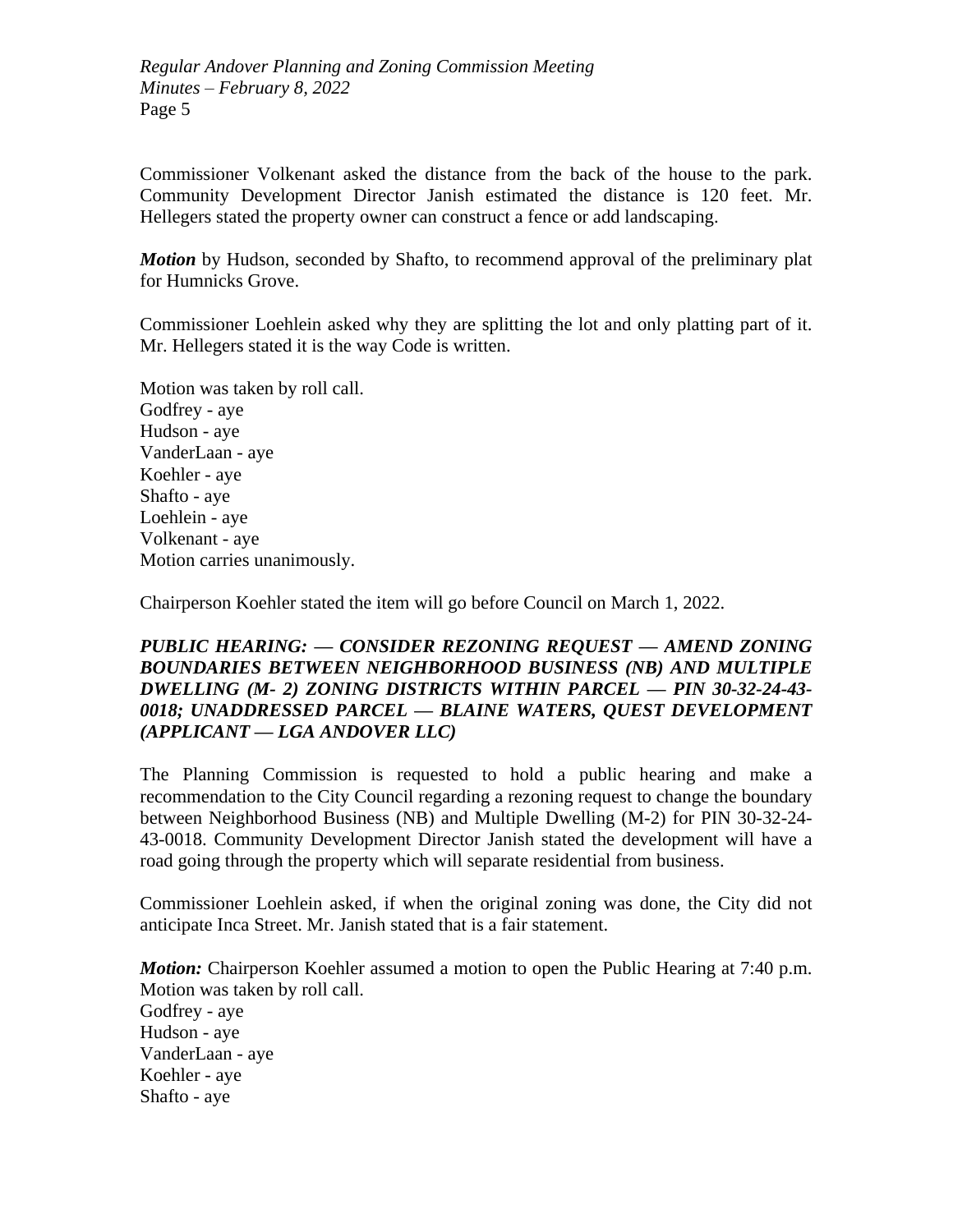Loehlein - aye Volkenant - aye Motion carries unanimously.

No one appeared before the Commission.

*Motion:* Chairperson Koehler assumed a motion to close the Public Hearing at 7:41 p.m. Motion was taken by roll call.

Godfrey - aye Hudson - aye VanderLaan - aye Koehler - aye Shafto - aye Loehlein - aye Volkenant - aye Motion carries unanimously.

*Motion* by VanderLaan, seconded by Godfrey, to recommend approval of amending the zoning boundaries between Neighborhood Business and Multiple Dwelling zoning districts within parcel PIN 30-32-24-43-0018. Motion carries unanimously. Motion was taken by roll call. Godfrey - aye Hudson - aye VanderLaan - aye Koehler - aye Shafto - aye Loehlein - aye Volkenant - aye Motion carries unanimously.

Mr. Janish stated the item will go before Council on February 15, 2022.

# *PUBLIC HEARING: — CONSIDER REQUEST FOR PRELIMINARY PLAT TITLED "ANDOVER CROSSINGS" — PIN 30-32-24-43-0018; UNADDRESSED PARCEL — BLAINE WATERS, QUEST DEVELOPMENT (APPLICANT — LGA ANDOVER LLC)*

The Planning Commission is requested to hold a public hearing and make a recommendation to the City Council regarding a preliminary plat for Andover Crossings. Community Development Director Janish explained the plat includes 2 residential properties and 4 commercial lots. He displayed the preliminary plat and identified access points. Mr. Janish reviewed the staff report with the Commission.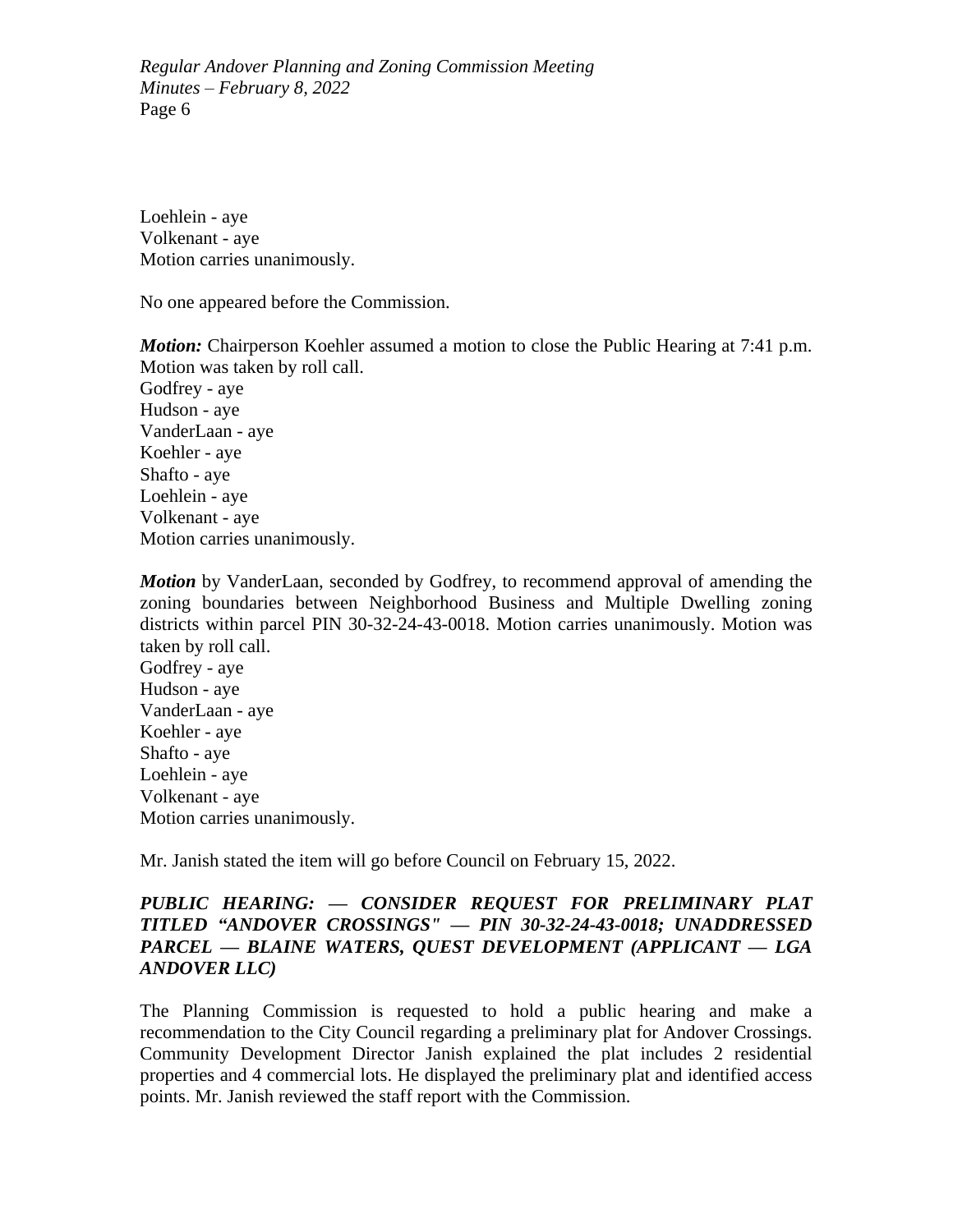Commissioner Godfrey asked for confirmation that the preliminary plat has not changed significantly since the Commission last saw it. Mr. Janish stated the Commission saw the Planned Unit Development and it has not changed much.

Commissioner Hudson asked if changes are made to the commercial area, will the Commission review it. Mr. Janish stated if significant changes are made, it will come back to the Commission and City Council.

Chairperson Koehler asked about overflow parking for the assisted living facility. Mr. Janish stated the applicant has provided proof of parking. Chairperson Koehler asked if the lot is full, where do the additional cars go. Mr. Janish stated the property owner will work that out privately and since they meet City standards, the City cannot require additional parking.

Commissioner VanderLaan asked if the new width of parking stalls will apply to this development. Mr. Janish stated the requirement for stall width will go into effect when it is adopted. He stated if a site plan shows 10-foot stall width, the developer needs to stripe it that way. Mr. Janish stated a business can submit a revised site plan and show 9-footwide stalls.

*Motion:* Chairperson Koehler assumed a motion to open the Public Hearing at 7:53 p.m. Motion was taken by roll call.

Godfrey - aye Hudson - aye VanderLaan - aye Koehler - aye Shafto - aye Loehlein - aye Volkenant - aye Motion carries unanimously.

No one appeared before the Commission.

*Motion:* Chairperson Koehler assumed a motion to close the Public Hearing at 7:54 p.m. Motion was taken by roll call. Godfrey - aye Hudson - aye VanderLaan - aye Koehler - aye Shafto - aye Loehlein - aye Volkenant - aye Motion carries unanimously.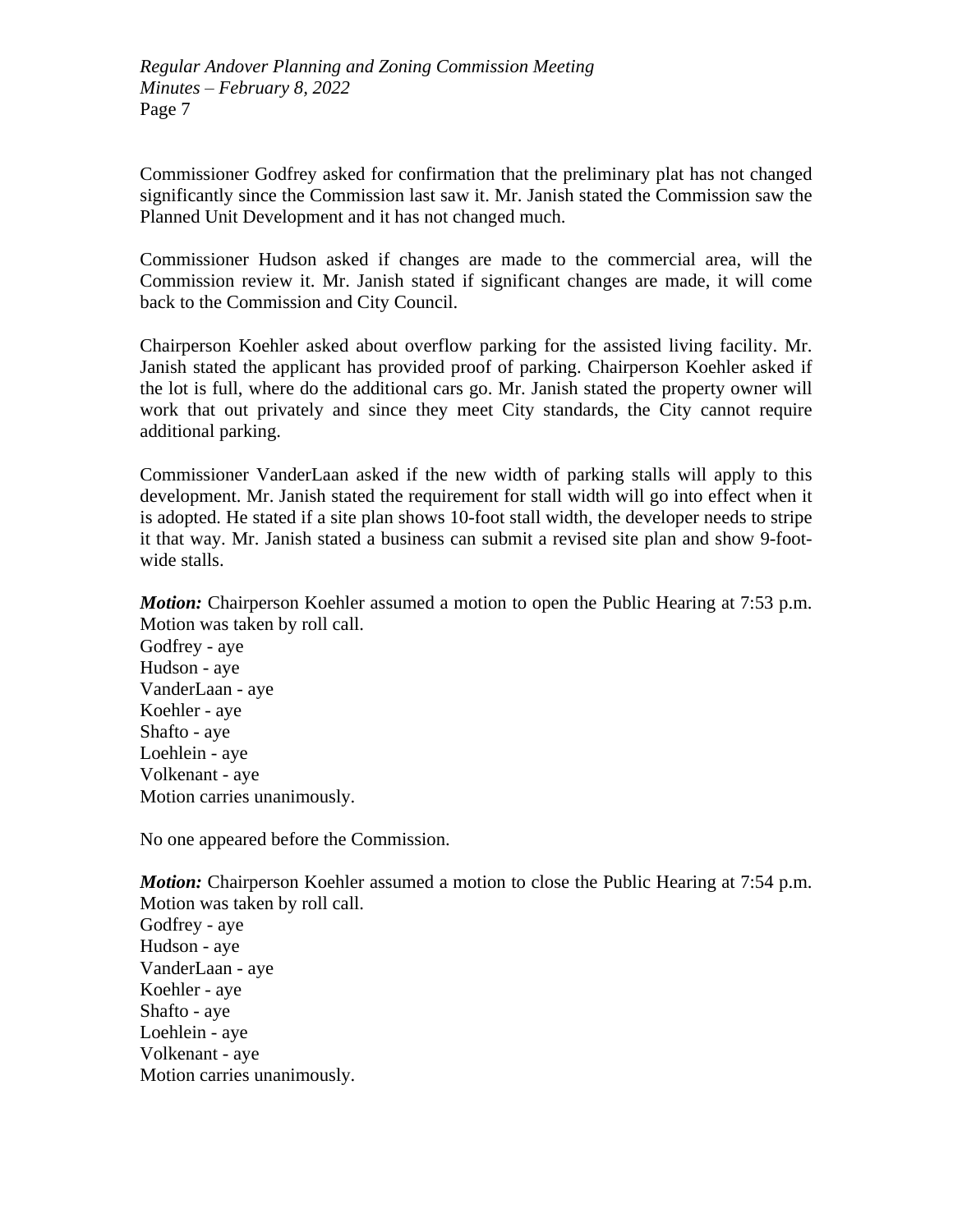Commissioner Volkenant stated he is concerned about parking for the assisted living facility and the apartment building. He stated he is concerned about traffic and feels the City is creating a knot on  $7<sup>th</sup>$  Avenue. He is concerned about the proximity of the new stop light to the light at 7<sup>th</sup> Avenue and Bunker.

Chairperson Koehler stated he agrees with Commissioner Volkenant and the City and County can make adjustments if there are traffic issues.

Commissioner Godfrey thanked the developers for their responsiveness to the City's and the public's comments.

*Motion* by Godfrey, seconded by Loehlein, to recommend approval of the preliminary plat presented as Andover Crossings. Motion was taken by roll call.

Godfrey - aye Hudson - aye VanderLaan - aye Koehler - aye Shafto - aye Loehlein - aye Volkenant - aye Motion carries unanimously.

Mr. Janish stated the item will go before Council on February 15, 2022.

# *OTHER BUSINESS*

Associate Planner Griffiths announced the Commission will meet on February 22, 2022.

Chairperson Koehler noted there will be a change to the City's preliminary plat process. He asked staff to add the preliminary plat process to a Commission Workshop.

Commissioner Hudson thanked Chairperson Koehler for his leadership and many years of being Chairperson.

### *ADJOURNMENT*

*Motion:* Chairperson Koehler assumed a motion to adjourn the meeting at 8:05 p.m. Motion was taken by roll call.

Godfrey - aye Hudson - aye VanderLaan - aye Koehler - aye Shafto - aye Loehlein - aye Volkenant - aye